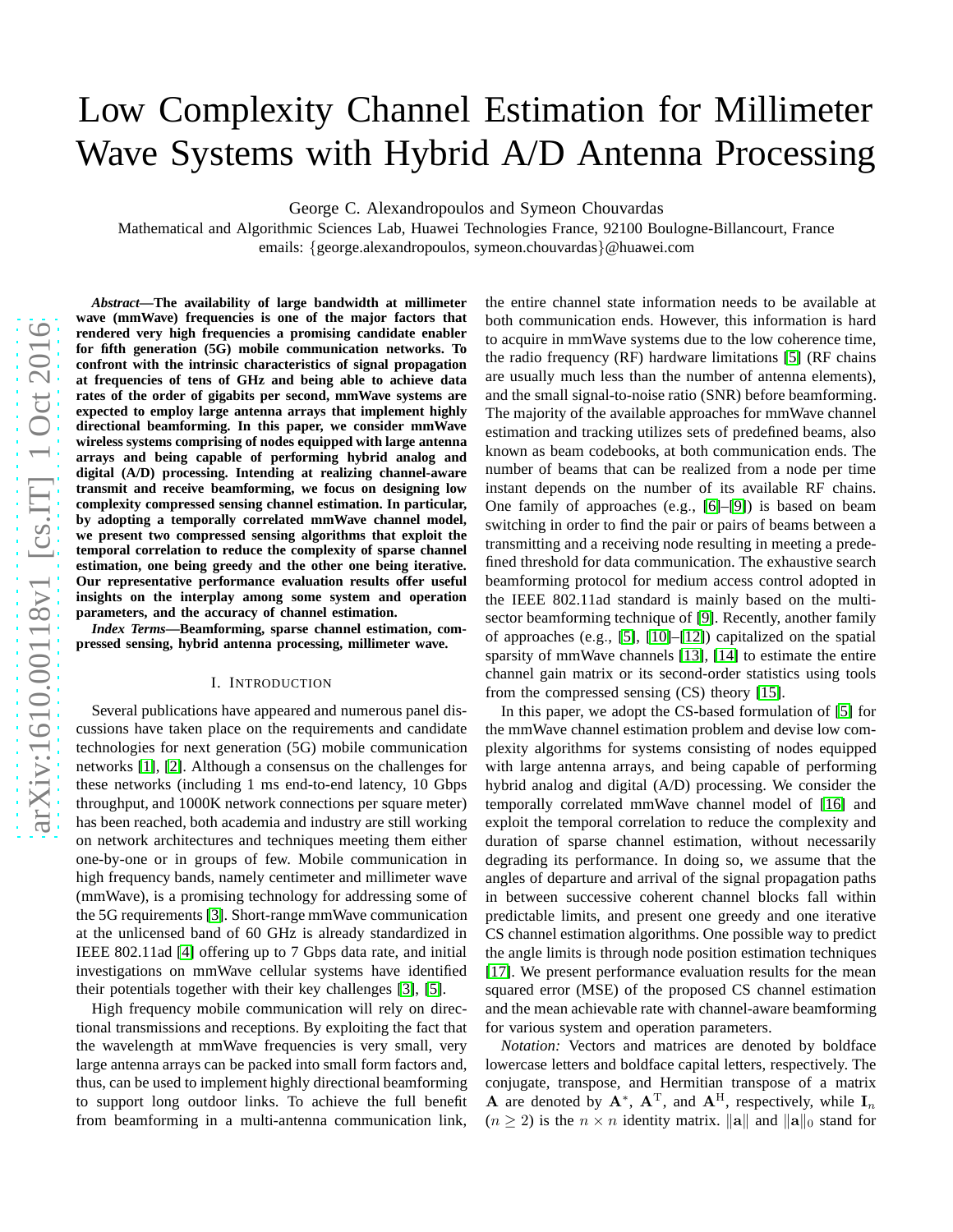the Euclidean and the  $\ell_0$  norm of a, and diag{a} denotes a square diagonal matrix with a's elements in its main diagonal.  $[A]_{i,j}$  and  $\mathbf{A}^{(i)}$  represent  $\mathbf{A}$ 's  $(i, j)$ th element and *i*th column, respectively.  $A \circ B$  represents the Khatri-Rao product of A and B, while  $A \otimes B$  denotes their Kronecker product. R and  $C$  represent the real and complex number sets, respectively, whereas  $\mathbb{E}\{\cdot\}$  is the expectation operator and var $\{\cdot\}$  is the variance operator. Notation  $x \sim \mathcal{CN}(0, \sigma^2)$  indicates that x is a circularly-symmetric complex Gaussian random variable with zero mean and variance  $\sigma^2$ .

## II. SYSTEM AND CHANNEL MODELS

We present in the following the system model under investigation as well as the considered wireless channel model suitable for mmWave communication with multi-antenna transceivers.

#### *A. System Model*

Suppose a wireless communication system operating in the mmWave frequency band consisting of a  $N<sub>T</sub>$ -antenna transmitter  $(TX)$  wishing to send  $d$  independent data streams to a  $N_{\rm R}$ -antenna receiver (RX), where  $d \leq \min(N_{\rm T}, N_{\rm R})$ . Both TX and RX are assumed to be equipped with  $N_{\text{RF}}$  radio frequency (RF) chains, where  $N_{\text{RF}} \leq N_{\text{T}}$  and  $N_{\text{RF}} \leq N_{\text{R}}$ . It must hold  $d \leq N_{\text{RF}}$  for possible correct decoding at RX. Before transmission, TX linearly processes the symbol vector  $\mathbf{s} \in C^{d \times 1}$  with a precoding matrix  $\mathbf{V} \in C^{N_{\text{T}} \times d}$ . In this work, we assume that V is decomposed as  $V \triangleq V_{RF}V_{BB}$ , where  $V_{RF} \in C^{N_T \times N_{RF}}$  denotes the RF precoding matrix implemented using only analog phase shifters (its entries are of constant amplitude) and  $V_{BB} \in C^{N_{RF} \times d}$  is the baseband (BB) precoding matrix. In our system model, we normalize the entries of  $V_{\text{RF}}$  as  $\vert [V_{\text{RF}}]_{i,j} \vert^2 \triangleq N_{\text{T}}^{-1}$  with  $i = 1, 2, ..., N_{\text{T}}$ and  $j = 1, 2, \ldots, N_{\text{RF}}$ . In addition, we assume that for V it holds  $\|\mathbf{V}^{(n)}\| \triangleq 1 \ \forall n = 1, 2, \dots, d$ . A total power constraint P is also considered for TX such that  $\mathbb{E}\{\|\mathbf{VP}^{\frac{1}{2}}\mathbf{s}\|^2\} \leq P$ , where  $\mathbf{P} = \text{diag}\{[P_1 P_2 \dots P_d]\} \in \mathcal{R}_+^{d \times d}$  with  $P_n$  denoting the power allocated from  $TX$  to its  $nth$  data stream.

The BB  $N_R \times 1$  complex-valued received signal at RX can be mathematically expressed as

$$
\mathbf{r} = \mathbf{H} \mathbf{V} \mathbf{P}^{\frac{1}{2}} \mathbf{s} + \mathbf{n},\tag{1}
$$

where  $\mathbf{H} \in \mathcal{C}^{N_{\mathrm{R}} \times N_{\mathrm{T}}}$  denotes the channel gain matrix between RX and TX, and  $\mathbf{n} \in \mathcal{C}^{N_{\mathrm{R}} \times 1}$  represents the zero-mean additive white Gaussian noise (AWGN) vector with covariance matrix  $\sigma^2 \mathbf{I}_{N_{\mathrm{R}}}$ . After signal reception, RX is assumed to process y with a linear filter  $\mathbf{U} \in \mathcal{C}^{N_{\mathrm{R}} \times d}$  in order to obtain an estimate of the transmitted symbol vector s as

<span id="page-1-4"></span>
$$
\hat{\mathbf{s}} \triangleq \mathbf{U}^{\mathrm{H}} \mathbf{r} = \mathbf{U}^{\mathrm{H}} \mathbf{H} \mathbf{V} \mathbf{P}^{\frac{1}{2}} \mathbf{s} + \mathbf{U}^{\mathrm{H}} \mathbf{n}.
$$
 (2)

At RX, U is assumed to be designed as  $\mathbf{U} \triangleq \mathbf{U}_{\text{RF}}\mathbf{U}_{\text{BB}}$ , where  $\mathbf{U}_{\text{RF}} \in \mathcal{C}^{N_{\text{R}} \times N_{\text{RF}}}$  denotes the RF filter implemented similar to  $V_{RF}$  (i.e., its entries are of constant amplitude) and  $U_{\text{BB}} \in \mathcal{C}^{N_{\text{RF}} \times d}$  represents the BB filter. In addition, we normalize the entries of  $U_{\text{RF}}$  as  $\left| \left[U_{\text{RF}} \right]_{i,j} \right|^{2} \triangleq N_{\text{R}}^{-1}$  with  $i = 1, 2, \dots, N_{\rm R}$  and  $j = 1, 2, \dots, N_{\rm RF}$ .

#### <span id="page-1-7"></span>*B. Channel Model*

Similar to [\[5\]](#page-5-4), [\[13\]](#page-5-9), [\[14\]](#page-5-10), [\[16\]](#page-5-12), we adopt a geometric channel model with L scatterers, where each scatterer contributes a single propagation path in the TX and RX communication link of physical distance  $D$ . Under this channel model,  $H$  can be expressed as

<span id="page-1-2"></span>
$$
\mathbf{H} = \mathbf{A}_{\mathrm{R}}\left(\boldsymbol{\theta}\right) \mathrm{diag}\{\boldsymbol{a}\} \mathbf{A}_{\mathrm{T}}^{\mathrm{H}}\left(\boldsymbol{\phi}\right),\tag{3}
$$

where matrices  $\mathbf{A}_{\mathrm{T}}(\boldsymbol{\phi}) \in \mathcal{C}^{N_{\mathrm{T}} \times L}$ , with  $\boldsymbol{\phi} \triangleq [\phi_1 \phi_2 \cdots \phi_L],$ and  $\mathbf{A}_{\text{R}}(\boldsymbol{\theta}) \in \mathcal{C}^{N_{\text{R}} \times L}$ , with  $\boldsymbol{\theta} \triangleq [\theta_1 \theta_2 \cdots \theta_L]$ , are defined as

<span id="page-1-0"></span>
$$
\mathbf{A}_{\mathrm{T}}\left(\boldsymbol{\phi}\right) \triangleq \left[\mathbf{a}_{\mathrm{T}}\left(\phi_{1}\right) \,\mathbf{a}_{\mathrm{T}}\left(\phi_{2}\right) \cdots \,\mathbf{a}_{\mathrm{T}}\left(\phi_{L}\right)\right],\qquad(4a)
$$

<span id="page-1-1"></span>
$$
\mathbf{A}_{\mathrm{R}}\left(\boldsymbol{\theta}\right) \triangleq \left[\mathbf{a}_{\mathrm{R}}\left(\theta_{1}\right) \,\mathbf{a}_{\mathrm{R}}\left(\theta_{2}\right) \,\cdots \,\mathbf{a}_{\mathrm{R}}\left(\theta_{L}\right)\right].\tag{4b}
$$

In [\(4a\)](#page-1-0) and [\(4b\)](#page-1-1), variable  $\phi_{\ell} \in [0, 2\pi]$  with  $\ell = 1, 2, \ldots, L$ denotes the  $\ell$ th path's angle of departure (AoD) from TX and variable  $\theta_{\ell} \in [0, 2\pi]$  represents the  $\ell$ th path's angle of arrival (AoA) at RX. In addition,  $\mathbf{a}_T(\phi_\ell) \in \mathcal{C}^{N_T \times 1}$  and  $\mathbf{a}_{\text{R}}\left(\theta_{\ell}\right) \in \mathcal{C}^{N_{\text{R}} \times 1}$  are the array response vectors at TX and RX, respectively (for uniform linear antenna arrays (ULAs), these vectors are given by [\[5,](#page-5-4) eq. (5)]). In [\(3\)](#page-1-2),  $\boldsymbol{a} \in \mathcal{C}^{L \times 1}$  includes the path channel gains  $\alpha_{\ell} \forall \ell = 1, 2, \ldots, L$ . We further assume that each path's amplitude is Rayleigh distributed and, in particular, that each  $\alpha_{\ell} \sim \mathcal{CN}(0, N_{\rm T}N_{\rm B}/\ell(D))$ , where  $\ell(D)$  denotes the average pathloss between TX and RX.

In this work, we consider the temporally correlated mmWave channel model of [\[16\]](#page-5-12), where the channel is assumed to be a block fading one, and the matrix  $H(n)$  at the *n*th channel block is derived from  $H(n - 1)$  at the  $(n - 1)$ th channel block  $(H$  for every block is obtained from  $(3)$ ) as  $\mathbf{H}(n) = \mathbf{A}_{\text{R}}(\boldsymbol{\theta}(n)) \text{diag}\{\boldsymbol{a}(n)\}\mathbf{A}_{\text{T}}^{\text{H}}(\boldsymbol{\phi}(n))$ . In the latter expression,  $a(n)$  denotes the gains' vector at the *n*th channel block that is modeled as

<span id="page-1-3"></span>
$$
\mathbf{a}(n) = \rho \mathbf{a}(n-1) + \sqrt{1 - \rho^2} \mathbf{\beta}(n), \tag{5}
$$

where  $\rho \in [0, 1]$  represents the time correlation coefficient between the *n*th and  $(n - 1)$ th channel blocks, and is given by ∗

$$
\rho = \frac{\mathbb{E}\{\alpha_{\ell}(n-1)\alpha_{\ell}^{*}(n)\}}{\sqrt{\text{var}\{\alpha_{\ell}(n-1)\}\text{var}\{\alpha_{\ell}^{*}(n)\}}}.
$$
(6)

According to the Jakes' model [\[18\]](#page-5-14),  $\rho = J_0(2\pi f_D T_{\text{bl}})$  with  $J_0(\cdot)$  denoting the zeroth order Bessel function of the first kind,  $f_D$  being the maximum Doppler frequency, and  $T_{\text{bl}}$ is the block length of the channel. In [\(5\)](#page-1-3),  $\beta(n) \in C^{L \times 1}$ is a diagonal matrix with each entries being independent of those in  $a(n - 1)$  and drawn from  $\mathcal{CN}(0, N_T N_R/\ell(D)).$ In addition, we assume that the matrices with the AoDs  $\phi(n) \triangleq [\phi_1(n) \phi_2(n) \cdots \phi_L(n)]$  and the AoAs  $\theta(n) \triangleq$  $[\theta_1(n) \theta_2(n) \cdots \theta_L(n)]$  at the *n*th channel block  $\mathbf{H}(n)$  can be modeled as

<span id="page-1-5"></span>
$$
\mathbf{A}_{\mathrm{T}}\left(\boldsymbol{\phi}(n)\right) = \mathbf{A}_{\mathrm{T}}\left(\boldsymbol{\phi}(n-1) + \boldsymbol{\Delta}\boldsymbol{\phi}\right),\tag{7a}
$$

<span id="page-1-6"></span>
$$
\mathbf{A}_{\mathrm{R}}\left(\boldsymbol{\theta}(n)\right) = \mathbf{A}_{\mathrm{R}}\left(\boldsymbol{\theta}(n-1) + \boldsymbol{\Delta\theta}\right),\tag{7b}
$$

where each entry of the L-dimension vectors  $\Delta \phi$  and  $\Delta \theta$ are uniformly distributed in  $(-\delta, \delta)$  with  $\delta$  being small. In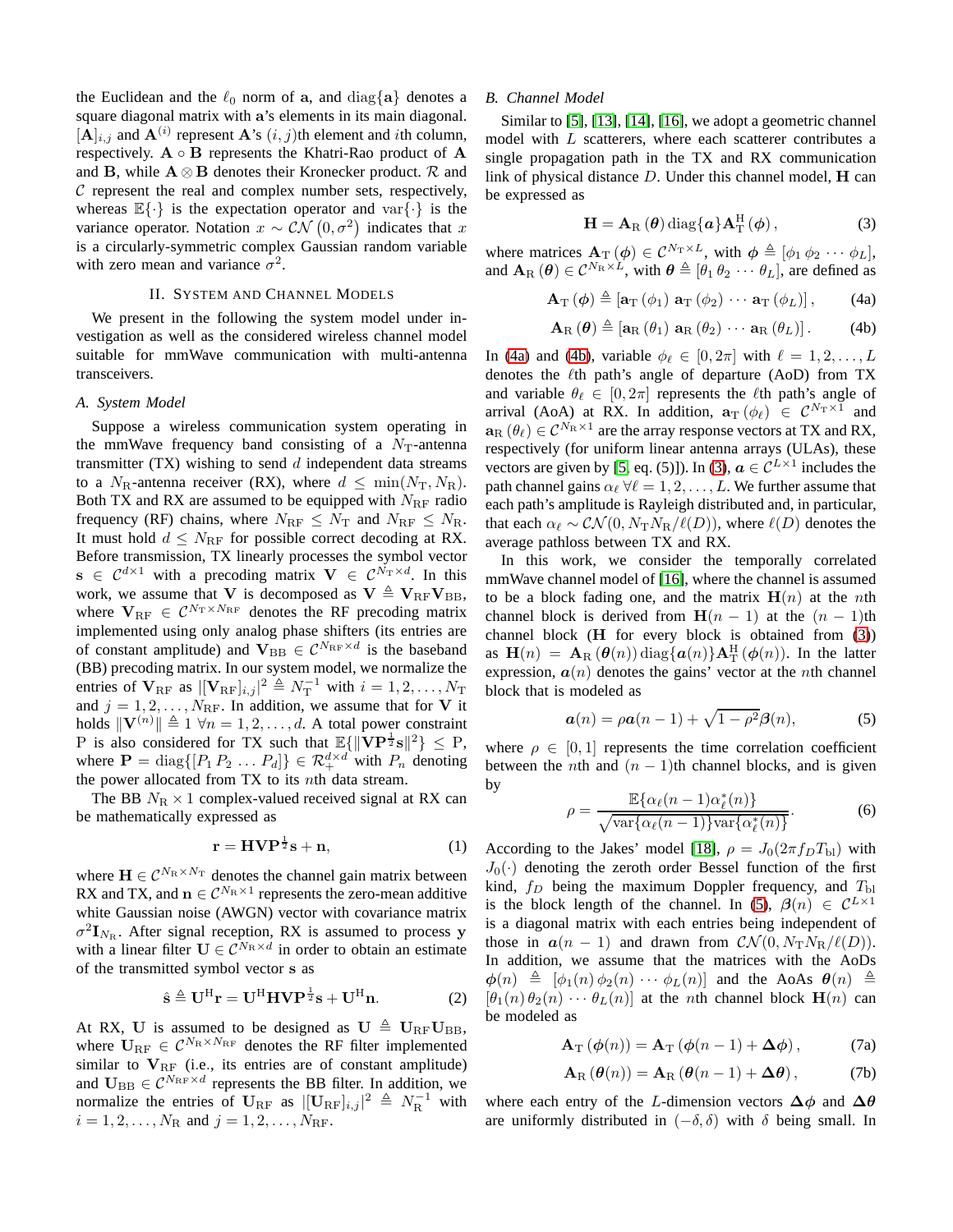general, in quite static environments for which mmWave communication seems to be a feasible communication paradigm,  $\delta$  depends on the directional speed of TX and/or RX.

## <span id="page-2-4"></span>III. CS-BASED MMWAVE CHANNEL ESTIMATION

In this section, similar to [\[5\]](#page-5-4), we formulate the problem of channel estimation for the considered mmWave communication system as a CS problem. Suppose that TX uses a training beamforming vector  $f_p \in C^{N_T \times 1}$  to transmit the unit-power training symbol  $s_{tr} \in C$ , and RX deploys a measurement vector  $\mathbf{w}_q \in C^{N_R \times 1}$  to process the received signal. Then, according to the system model described in [\(2\)](#page-1-4), the output signal at RX can be expressed as

$$
y_{q,p} = \mathbf{w}_q^{\mathrm{H}} \mathbf{H} \mathbf{f}_p s_{\mathrm{tr}} + \mathbf{w}_q^{\mathrm{H}} \mathbf{n}_{q,p},
$$
 (8)

where  $n_{q,p} \in \mathcal{C}^{N_R \times 1}$  denotes the zero-mean AWGN vector at this training phase with covariance matrix  $\sigma^2 \mathbf{I}_{N_{\mathrm{R}}}$ .

If TX utilizes  $M_T$  training beamforming vectors  $f_p$  with  $p = 1, 2, \ldots, M_{\rm T}$  at  $M_{\rm T}$  successive time slots within each coherent channel block, and RX makes use of  $M_R$  measurement vectors  $w_q$  with  $q = 1, 2, \ldots, M_R$  at  $M_R$  successive time slots to process  $s_{tr}$  over each of the latter beamforming vectors, the following  $M_R \times M_T$  complex-valued matrix may be constructed at RX

<span id="page-2-0"></span>
$$
\mathbf{Y} = \mathbf{W}^{\mathrm{H}} \mathbf{H} \mathbf{F} s_{\mathrm{tr}} + \mathbf{N},\tag{9}
$$

where  $[\mathbf{Y}]_{q,p} \triangleq y_{q,p}$ ,  $\mathbf{W} \triangleq [\mathbf{w}_1 \mathbf{w}_2 \cdots \mathbf{w}_{M_R}] \in \mathcal{C}^{N_R \times M_R}$ ,  $\mathbf{F} \triangleq [\mathbf{f}_1 \ \mathbf{f}_2 \ \cdots \ \mathbf{f}_{M_T}] \in \mathcal{C}^{N_T \times M_T}$ , and  $\mathbf{N} \in \mathcal{C}^{M_R \times M_T}$  being a noise matrix, with each element defined as  $[N]_{q,p} \triangleq \mathbf{w}_q^H \mathbf{n}_{q,p}$ . By using the steps described in  $[5, eqs. (12)-(15)]$  and assuming that  $s_{\text{tr}} = \sqrt{P_{\text{tr}}}$  with  $P_{\text{tr}}$  representing the average transmitted power in the training phase, [\(9\)](#page-2-0) can be equivalently written in a vectorized fashion as follows

<span id="page-2-1"></span>
$$
\mathbf{y}_{\mathrm{v}} \triangleq \sqrt{P_{\mathrm{tr}}}\left(\mathbf{F}^{\mathrm{T}} \otimes \mathbf{W}^{\mathrm{H}}\right) \left(\mathbf{A}_{\mathrm{T}}^{*}\left(\boldsymbol{\phi}\right) \circ \mathbf{A}_{\mathrm{R}}\left(\boldsymbol{\theta}\right)\right) \boldsymbol{\alpha} + \mathbf{n}_{\mathrm{v}}, \quad (10)
$$

where  $\mathbf{y}_{v} \triangleq \text{vec}(\mathbf{Y}) \in \mathcal{C}^{M_{\text{T}}M_{\text{R}} \times 1}$  and  $\mathbf{n}_{v} \triangleq \text{vec}(\mathbf{N}) \in$  $\mathcal{C}^{M_{\rm T} M_{\rm R} \times 1}$ , with vec(·) denoting the vectorization operation. The complex-valued matrix  $\mathbf{A}_{\mathrm{T}}^*(\boldsymbol{\phi}) \circ \mathbf{A}_{\mathrm{R}}(\boldsymbol{\theta})$  has the dimension  $N_T N_R \times L$ . Assuming that AoDs and AoAs are selected from large collections of angles (also termed as dictionaries) with  $G_T$  and  $G_R$  elements, respectively, such that  $G_T, G_R \gg L$ , [\(10\)](#page-2-1) can be approximated as

<span id="page-2-2"></span>
$$
\mathbf{y}_{\rm v} \cong \sqrt{P_{\rm tr}} \left( \mathbf{F}^{\rm T} \mathbf{A}_{\rm T}^* \left( \bar{\boldsymbol{\phi}} \right) \otimes \mathbf{W}^{\rm H} \mathbf{A}_{\rm R} \left( \bar{\boldsymbol{\theta}} \right) \right) \mathbf{z} + \mathbf{n}_{\rm v}.
$$
 (11)

In the latter expression,  $\mathbf{A}_{\mathrm{T}}(\bar{\phi}) \in \mathcal{C}^{N_{\mathrm{T}} \times G_{\mathrm{T}}}$ , with  $\bar{\phi} \triangleq$  $\left[\bar{\phi}_1 \, \bar{\phi}_2 \, \cdots \, \bar{\phi}_{G_{\mathrm{T}}}\right]$ , and  $\mathbf{A}_{\mathrm{R}}\left(\bar{\theta}\right)$   $\in$   $\mathcal{C}^{N_{\mathrm{R}} \times G_{\mathrm{R}}},$  with  $\bar{\theta}$   $\triangleq$  $[\bar{\theta}_1 \bar{\theta}_2 \cdots \bar{\theta}_{G_{\rm R}}]$ , are the dictionary matrices with the array response vectors for all the collections of angles. For collections taken from uniform grids, the elements of  $\overline{\phi}$  and  $\overline{\theta}$ are constructed as  $\bar{\phi}_i = 2\pi i / G_\text{T}$  with  $i = 0, 2, ..., G_\text{T} - 1$ and  $\theta_j = 2\pi j/G_R$  with  $j = 0, 2, ..., G_R - 1$ , respectively. Finally, in [\(11\)](#page-2-2),  $z \in C^{G_T \tilde{G}_R \times 1}$  includes the path gains for all combinations of quantized AoDs and AoAs. It is noted that, both  $G_T$  and  $G_R$  in [\(11\)](#page-2-2) are assumed to be sufficiently large such that [\(11\)](#page-2-2) tightly approximates [\(10\)](#page-2-1).

The mathematical representation in [\(11\)](#page-2-2) is a sparse formulation of the mmWave channel estimation problem due to the fact that  $z$  has only  $L$  non-zero elements and by construction holds that  $L \ll G_{\rm T} G_{\rm R}$ . Hence, one may resort to the CS rationale for estimating the channel (i.e., the AoD, AoA, and the gain of each of the  $L$  propagation paths). The unknown channel can be, therefore, estimated by solving the following optimization problem

<span id="page-2-3"></span>
$$
\min_{\mathbf{z}} \|\mathbf{y}_{\mathrm{v}} - \mathbf{\Phi}\mathbf{z}\|^2 \text{ s.t. } \|\mathbf{z}\|_0 \le L,\tag{12}
$$

where  $\mathbf{\Phi} \triangleq \sqrt{P_{\text{tr}}}\left(\mathbf{F}^{\text{T}}\mathbf{A}^*_{\text{T}}\left(\bar{\boldsymbol{\phi}}\right) \otimes \mathbf{W}^{\text{H}}\mathbf{A}_{\text{R}}\left(\bar{\boldsymbol{\theta}}\right)\right)$  is a  $M_{\text{T}}M_{\text{R}} \times$  $G_{\rm T}G_{\rm R}$  complex-valued matrix. The intuition behind the optimization [\(12\)](#page-2-3) is the following: we want to compute a solution that minimizes the error between the input and output vectors, and at the same time we restrict this solution to have at most L non-zero entries (via the constraint including the  $\ell_0$ norm). It is by now well established that the aforementioned optimization problem cannot be solved in polynomial time due to the  $\ell_0$ -norm constraint (see, e.g., [\[15\]](#page-5-11) and references therein). To overstep this limitation, one could resort to the convex relaxation of the aforementioned problem, according to which the  $\ell_0$  norm is substituted by the convex  $\ell_1$  norm. An alternative option is to deploy greedy algorithms which, in essence, will search inside the available dictionary with the  $G_{\rm T}G_{\rm R}$  combinations of quantized AoDs and AoAs for the actual  $L$  propagation paths, and estimate their gains. A typical greedy algorithm for the estimation of the unknown sparse vector z in [\(12\)](#page-2-3) is the compressive sampling matching pursuit (CoSaMP) algorithm [\[19\]](#page-5-15); its complexity will be discussed in the following section.

## <span id="page-2-5"></span>IV. LOW COMPLEXITY CS ESTIMATION OF TEMPORALLY CORRELATED MMWAVE CHANNELS

In this section, we aim at exploiting the characteristics of the considered temporally correlated mmWave channel model to design low complexity CS-based channel estimation techniques for mmWave systems comprising of TXs and RXs that employ antenna arrays with hybrid A/D processing capabilities. In particular, we present two algorithms that capitalize on the model described by [\(7a\)](#page-1-5) and [\(7b\)](#page-1-6) for the AoDs and AoAs, respectively, to reduce the complexity of CS-based mmWave channel estimation, without necessarily degrading its performance.

## *A. Correlation-Aware CS Channel Estimation*

Suppose that the AoDs  $\phi(n-1)$  and AoAs  $\theta(n-1)$  for all L propagation paths of the  $(n - 1)$ th channel block are perfectly estimated. According to the temporally correlated mmWave channel model presented in Section [II-B,](#page-1-7) at the nth channel block, it holds that  $\phi(n) = \phi(n-1) + \Delta \phi$ and  $\theta(n) = \theta(n-1) + \Delta\theta$ . This indicates that, for each  $\ell$ th propagation path,  $\phi_{\ell}(n) \in \mathcal{G}_{T,\ell}(n)$  with  $\mathcal{G}_{T,\ell}(n) \triangleq$  $[\phi_{\ell}(n-1)-\delta, \phi_{\ell}(n-1)+\delta]$  and  $\theta_{\ell}(n) \in \mathcal{G}_{R,\ell}(n)$  with  $\mathcal{G}_{\text{R},\ell}(n) \triangleq [\theta_{\ell}(n-1) - \delta, \theta_{\ell}(n-1) + \delta].$  In other words, the angle sets  $G_{T,\ell}(n)$  and  $G_{R,\ell}(n)$  contain all the angles for the  $\ell$ th path of the *n*th channel block, the distance of which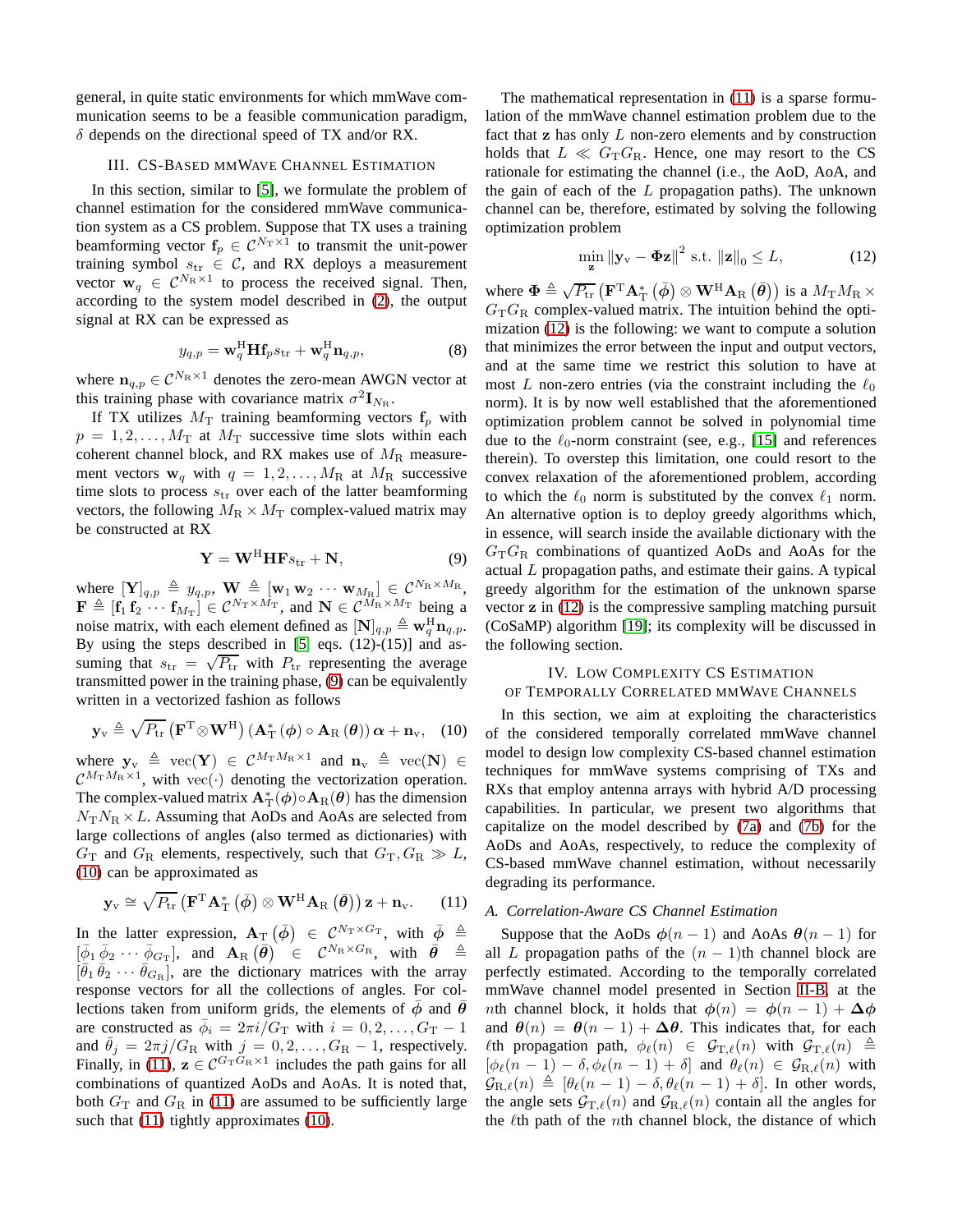## <span id="page-3-2"></span>**Algorithm 1** Correlation-Aware CS Channel Estimation

- 1: **Initialization:** Solve [\(12\)](#page-2-3) with the  $M_{\text{T}}M_{\text{R}} \times G_{\text{T}}G_{\text{R}}$ matrix  $\Phi(1)$  using CoSaMP to compute the initial  $z(1)$ for the 1st channel block. **FOR**  $n = 2, 3, ...$
- 2: Construct the sets  $G_{T,\ell}(n)$  and  $G_{R,\ell}(n)$  for each  $\ell$ th path using  $\delta$  and the estimated AoDs and AoAs from the (n − 1)th channel block.
- 3: Form the vectors  $\phi(n)$  and  $\dot{\theta}(n)$  with the quantized AoDs and AoAs, respectively.
- 4: Compute  $\mathbf{A}_{\mathrm{T}}(\phi(n))$  and  $\mathbf{A}_{\mathrm{R}}(\theta(n))$ , and calculate the  $M_{\rm T} M_{\rm R} \times L^2 \tilde{G}_{\rm T}(n) \bar{G}_{\rm R}(n)$  matrix  $\tilde{\Phi}(n)$  using [\(14\)](#page-3-0).
- 5: Substitute [\(13\)](#page-3-1) and [\(14\)](#page-3-0) into [\(12\)](#page-2-3) and solve using CoSaMP to compute  $\hat{\mathbf{z}}(n)$  for the *n*th channel block. **ENDFOR**

is at most  $\delta$  from the estimated angles for this path at the  $(n-1)$ th channel block. By quantizing the angles within each of the sets  $G_{\text{T},\ell}(n)$  and  $G_{\text{R},\ell}(n)$ , and assuming that  $G_{\text{T}}(n)$ and  $\bar{G}_{\rm R}(n)$  denote the cardinalities for each  $\ell$  of  $\mathcal{G}_{\rm T,\ell}(n)$  and  $\mathcal{G}_{R,\ell}(n)$ , respectively, we can approximate  $y_v$  in [\(11\)](#page-2-2) at the nth channel block as

<span id="page-3-1"></span>
$$
\mathbf{y}_{\mathbf{v}}(n) = \hat{\mathbf{\Phi}}(n)\hat{\mathbf{z}}(n) + \mathbf{n}_{\mathbf{v}}(n),
$$
 (13)

where  $\hat{\Phi}(n) \in \mathcal{C}^{M_{\text{T}} M_{\text{R}} \times L^2 \bar{G}_{\text{T}}(n) \bar{G}_{\text{R}}(n)}$  and is given by

$$
\hat{\Phi}(n) = \sqrt{P_{\rm tr}} \left( \mathbf{F}^{\rm T} \mathbf{A}_{\rm T}^* (\hat{\phi}(n)) \otimes \mathbf{W}^{\rm H} \mathbf{A}_{\rm R} (\hat{\theta}(n)) \right) \tag{14}
$$
\n
$$
= \sqrt{P_{\rm tr}} \left( \mathbf{F}^{\rm T} \otimes \mathbf{W}^{\rm H} \right) \left( \mathbf{A}_{\rm T}^* (\hat{\phi}(n)) \circ \mathbf{A}_{\rm R} (\hat{\theta}(n)) \right).
$$

In [\(14\)](#page-3-0), the vector  $\phi(n)$  includes the quantized AoDs and has dimension  $L\bar{G}_{\rm T}(n)$ , whereas the vector  $\hat{\theta}(n)$  contains the quantized AoAs and is of dimension  $LG_R(n)$ . Moreover,  $\mathbf{A}_{\mathrm{T}}(\hat{\phi}(n))$  has the dimension  $N_{\mathrm{T}} \times L\bar{G}_{\mathrm{T}}(n)$ ,  $\mathbf{A}_{\mathrm{R}}(\hat{\theta}(n))$  is of dimension  $N_R \times L\bar{G}_R(n)$ , and the column vector  $\hat{\mathbf{z}}$  with dimension  $L^2 \bar{G}_{T}(n) \bar{G}_{R}(n)$  includes the path gains for the all the combinations of quantized AoDs and AoAs. Note that, in the last form of [\(14\)](#page-3-0), the matrix  $\mathbf{F}^T \otimes \mathbf{W}^H$  with dimension  $M_{\rm T}M_{\rm R} \times N_{\rm T}N_{\rm R}$  does not depend on n, and hence, needs to be computed only once.

By plugging [\(13\)](#page-3-1) and [\(14\)](#page-3-0) into [\(12\)](#page-2-3) for the estimation of the nth channel block, it becomes apparent that, compared with the substitution of [\(11\)](#page-2-2) into [\(12\)](#page-2-3) for the same channel block, the dimensionality of the optimization problem can be significantly reduced if  $L^2 \bar{G}_T(n) \bar{G}_R(n) \ll G_T G_R$ . This condition is highly probable to hold since, in general,  $L$  is usually very small in mmWave channels; the same happens for both  $\bar{G}_{\rm T}(n)$  and  $\bar{G}_{\rm R}(n)$   $\forall n$  due to the fact that  $\delta$  is assumed to be small. On the contrary,  $G_{\rm T}G_{\rm R}$  represents the size of the available angles' dictionary which, in principal, needs to be very large. The first proposed low complexity CS-based channel estimation algorithm that exploits the temporal correlation of the mmWave channel is summarized in Algorithm [1.](#page-3-2) Initially, the 1st channel block is estimated by using the CoSaMP algorithm to solve [\(12\)](#page-2-3) after replacing [\(11\)](#page-2-2),

## <span id="page-3-3"></span>**Algorithm 2** Sparsity-Aware Iterative CS Channel Estimation

- 1: **Initialization:** Compute the initial  $z(1)$  using the Step 1 of Algorithm [1.](#page-3-2) **FOR**  $n = 2, 3, ...$
- 2: Construct the sets  $G_{\text{T},\ell}(n)$  and  $G_{\text{R},\ell}(n)$  for each  $\ell$ th path as in the Step 2 of Algorithm [1.](#page-3-2)
- 3: Form the vectors  $\phi(n)$  and  $\dot{\theta}(n)$  as in the Step 3 of Algorithm [1.](#page-3-2)
- 4: Calculate the matrix  $\mathbf{\Phi}(n)$  using the Step 4 of Algorithm [1.](#page-3-2)

**FOR**  $k = 1, 2, ..., I$ 5: Compute  $\hat{\mathbf{z}}_k(n)$  using [\(15\)](#page-4-0).

- **ENDFOR**
- 6: Set  $\hat{\mathbf{z}}(n) = \hat{\mathbf{z}}_I(n)$  and  $\hat{\mathbf{z}}_0(n+1) = \hat{\mathbf{z}}(n)$ . **ENDFOR**

i.e., using the whole available dictionary of angles. Then, for each *n*th channel block, the sets  $G_{T,\ell}(n)$  and  $G_{R,\ell}(n)$  with the feasible AoDs and AoAs, respectively, for each *ℓth* path are formulated. In doing so, each  $\ell$ th path's AoD and AoA estimation from the  $(n - 1)$ th channel block is used together with the  $\delta$  value. Note that, in practice,  $\delta$  must be estimated. For example, in a point-to-point mmWave communication system with a strong line-of-sight component where only the RX moves,  $\delta$  can be obtained from RX's directional velocity or new position at the *n*th channel block [\[17\]](#page-5-13). By quantizing the sets  $G_{T,\ell}(n)$  and  $G_{R,\ell}(n)$  for each  $\ell$ ,  $\phi(n)$  and  $\theta(n)$  are obtained, which are then used to compute  $\mathbf{A}_{\mathrm{T}}(\phi(n))$  and  $\mathbf{A}_{\text{R}}(\hat{\theta}(n))$ . The latter matrices are substituted into [\(14\)](#page-3-0) and then in [\(13\)](#page-3-1), and finally, the latter expression is plugged into [\(12\)](#page-2-3) to obtain  $\hat{\mathbf{z}}(n)$  using the greedy algorithm CoSaMP.

#### <span id="page-3-0"></span>*B. Sparsity-Aware Iterative CS Channel Estimation*

As previously described, Algorithm [1](#page-3-2) makes use of the CoSaMP algorithm to estimate the mmWave channel at every channel block. For the initial channel block estimation, the unknown vector is of size equal to the size of the whole dictionary of angles, while, for the subsequent channel blocks, the size of the unknown vector is significantly reduced by exploiting the time correlation between blocks. However, in Algorithm [1,](#page-3-2) the channel estimation at each block does not take into account the estimation of previous blocks. We, therefore, present in the following an iterative algorithm for mmWave channel estimation that capitalizes on the sparsity of the unknown vector and computes it for each channel block using knowledge of the estimation of previous blocks. More specifically, at each channel block, the computed estimate of the unknown vector at the previous block is used as a warm start. This algorithm has the following two notable benefits: *i*) no matrix inversions are required when computing  $\hat{\mathbf{z}}(n)$  for the nth channel block; and *ii*) one can trade-off complexity and accuracy by adjusting the number of iterations for calculating  $\hat{\mathbf{z}}(n)$  for the *n*th channel block.

The sparsity-aware iterative channel estimation algorithm is summarized in Algorithm [2.](#page-3-3) The first four steps of this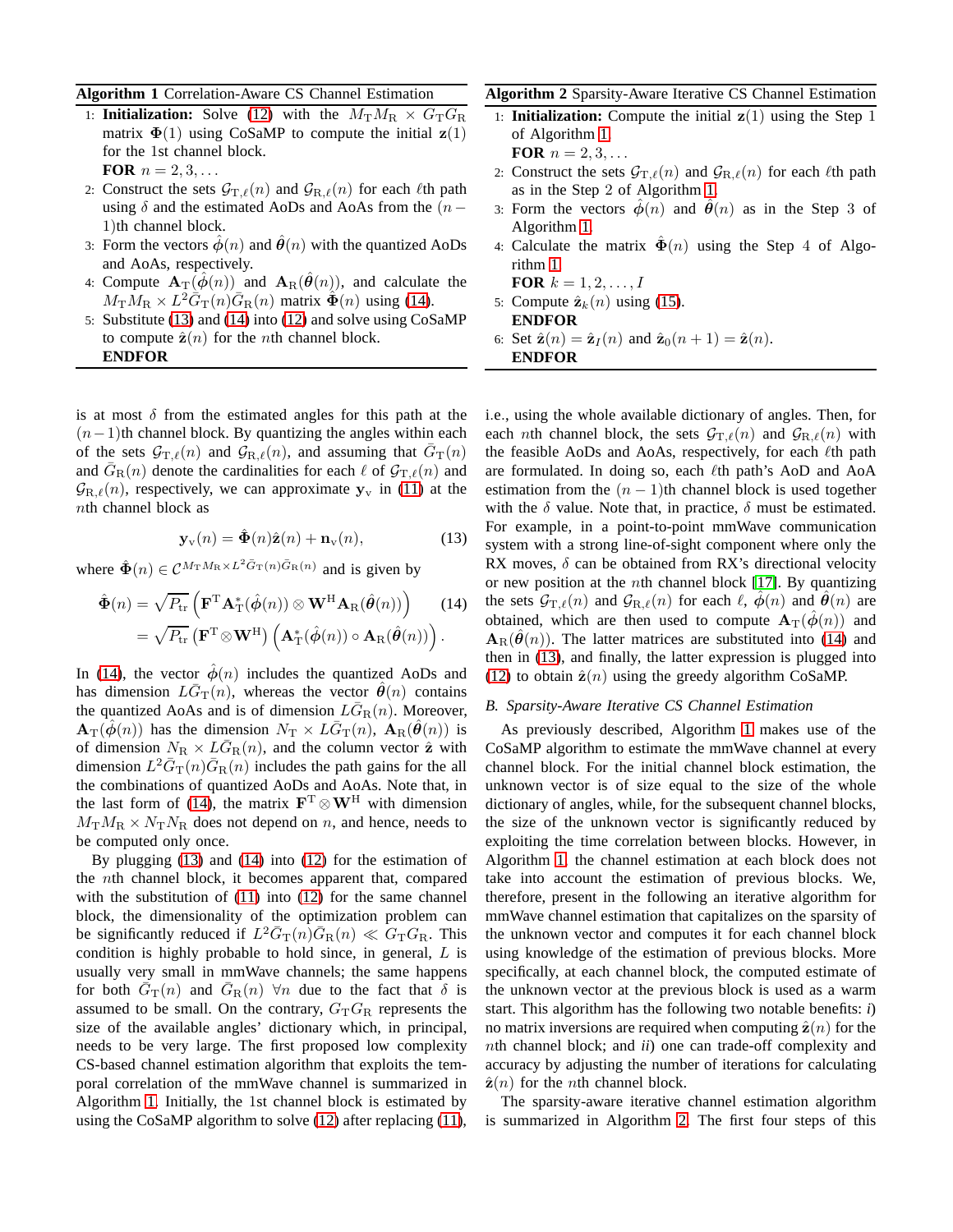algorithm are the same with those of Algorithm [1.](#page-3-2) Instead of using CoSaMP to estimate  $\hat{\mathbf{z}}(n)$  for  $n \geq 2$  $n \geq 2$ , Algorithm 2 deploys the so-called iterative hard thresholding (IHT) algorithm, originally proposed in [\[20\]](#page-5-16). It is noted that other iterative algorithms could be used as well, such as the soft thresholding algorithm [\[21\]](#page-5-17). With IHT, the unknown vector at the *n*th channel block is estimated at the kth iteration ( $k = 1, 2, \ldots, I$ with  $I$  denoting the total number of iteration) as

<span id="page-4-0"></span>
$$
\hat{\mathbf{z}}_k(n) = \mathbb{H}_L \left\{ \hat{\mathbf{z}}_{k-1}(n) + \hat{\mathbf{\Phi}}^*(n) \left( \mathbf{y}_{\mathbf{v}}(n) - \hat{\mathbf{\Phi}}(n) \hat{\mathbf{z}}_{k-1}(n) \right) \right\},\tag{15}
$$

where  $\mathbb{H}_L \{\cdot\}$  is a non-linear operator that keeps the L largest in amplitude components of a vector and sets the remaining ones to zero. Finally, the estimation of the nth channel block is set to  $\hat{\mathbf{z}}_I(n)$ . For the estimation of the  $(n + 1)$ th channel block, we initialize as  $\hat{\mathbf{z}}_0(n+1) = \hat{\mathbf{z}}(n)$ .

#### *C. Complexity Comparison*

With the Algorithms [1](#page-3-2) and [2](#page-3-3) we aim at exploiting the highly probable temporal correlation of mmWave channels in order to reduce the complexity of their estimation, while, in parallel, certifying an acceptable level of performance. By assuming that we estimate  $B$  successive channel blocks, and that  $\overline{G}_{\rm T}(n) = \overline{G}_{\rm T}$  and  $\overline{G}_{\rm R}(n) = \overline{G}_{\rm R}$   $\forall n$ , we next list the computational complexities of the two proposed algorithms and that of a fully greedy algorithm that uses the CoSaMP algorithm for the whole angles' dictionary at the estimation of each channel block.

- Full Greedy Algorithm: With this algorithm, the CoSaMP is deployed  $B$  times and the complexity equals to  $O(BK(G_{\text{T}}G_{\text{R}}(M_{\text{T}}M_{\text{R}}+1)+2M_{\text{T}}M_{\text{R}}))$ , where K is the number of CoSaMP iterations.
- Algorithm [1:](#page-3-2) With this algorithm, the complexity equals to  $\overline{O}\left(BK(L^2\bar{G}_{\rm T}\bar{G}_{\rm R}(M_{\rm T}M_{\rm R}+1)+2M_{\rm T}M_{\rm R})\right)$ .
- Algorithm [2:](#page-3-3) The complexity in this case further reduces to  $\overline{O}\left(BIL^2\bar{G}_{\rm T}\bar{G}_{\rm R}(M_{\rm T}M_{\rm R}+1)\right)$ .

## V. NUMERICAL RESULTS AND DISCUSSION

The performance of the proposed low complexity channel estimation algorithms suitable for temporally correlated mmWave channels is investigated in this section in terms of: *i*) the MSE of channel estimation; and *ii*) the mean achievable rate of a point-to-point mmWave system with large linear hybrid A/D antenna arrays at both communication ends. Without loss of generality, we will present results for strong line-of-sight mmWave channels having only one propagation path, i.e.,  $L = 1$ , leaving investigations for  $L > 1$  propagation paths for the extended version of this paper.

## *A. MSE of Channel Estimation*

We compare the MSE performance of channel estimation with the two proposed low complexity algorithms with that of the full greedy algorithm for two different noise scenarios: *i*) a high noise scenario, where the SNR in the estimation phase is −10 dB; and *ii*) a low noise scenario, with the SNR being 0 dB. For TX we assume that  $N_T = 32$  and  $N_R = 64$  is



<span id="page-4-1"></span>Fig. 1. The MSE of mmWave channel estimation in dB as a function of the number of training vectors M for the high noise scenario.

considered for RX. Channel estimation is performed over 20 consecutive coherent channel blocks. Parameter  $\delta$  is set to 3<sup>o</sup> and  $\rho$  is set to 0.8. We assume that  $M_T = M_R = M$  for the training beamforming and measurement vectors. We also consider that, at each channel block, the dimension of the  $\Phi(n)$  matrix  $\forall n = 1, 2, ..., 20$  for the full greedy algorithm is  $M^2 \times 2048$ , whereas for both the proposed low complexity algorithms  $\hat{\Phi}(n)$  has the dimension  $M^2 \times 20$ . Finally, for Algorithm [2,](#page-5-18) we have set  $I = 10$  $I = 10$  $I = 10$ . In Figs. 1 and 2, we vary the number of training vectors  $M$  and compute the MSE performance of channel estimation as

$$
MSE = 20^{-1} \sum_{n=1}^{20} ||\mathbf{z}(n) - \tilde{\mathbf{z}}(n)||^2,
$$
 (16)

where  $z(n)$  represents the true sparse vector and  $\tilde{z}(n)$  denotes its estimate. For the full greedy algorithm,  $z(n)$  at each nth channel block is the one appearing in [\(11\)](#page-2-2), whereas for the two proposed low complexity algorithms,  $z(n)$  at each nth channel block coincides with  $\hat{\mathbf{z}}(n)$ , i.e., the one appearing in [\(13\)](#page-3-1). Since we have considered  $L = 1$ ,  $z(n)$  and  $\tilde{z}(n)$  for all algorithms will have exactly one non-zero element, which needs to be as close as possible to the non-zero element of a. In addition, from the position of this element in  $\tilde{\mathbf{z}}(n)$ , the pair of AoD and AoA for the sole propagation path will be extracted, thus, providing the entire channel state information. As seen from both Figs. [1](#page-4-1) and [2,](#page-5-18) the proposed algorithms not only reduce significantly the complexity of channel estimation, but also exhibit a slightly improved performance than that of the full greedy algorithm. This behavior is a direct consequence of the fact that we reduce our solution space, since the a priori knowledge coming from our model limits the focus on a smaller set of angles into which the solution lies. Furthermore, as expected, the more measurements we utilize the better the channel estimation accuracy is. Last but not least, the performance of the two proposed algorithms is similar, which is expected since the iterative Algorithm [2](#page-3-3) converges to the solution of Algorithm [1](#page-3-2) for a sufficient number of iterations.